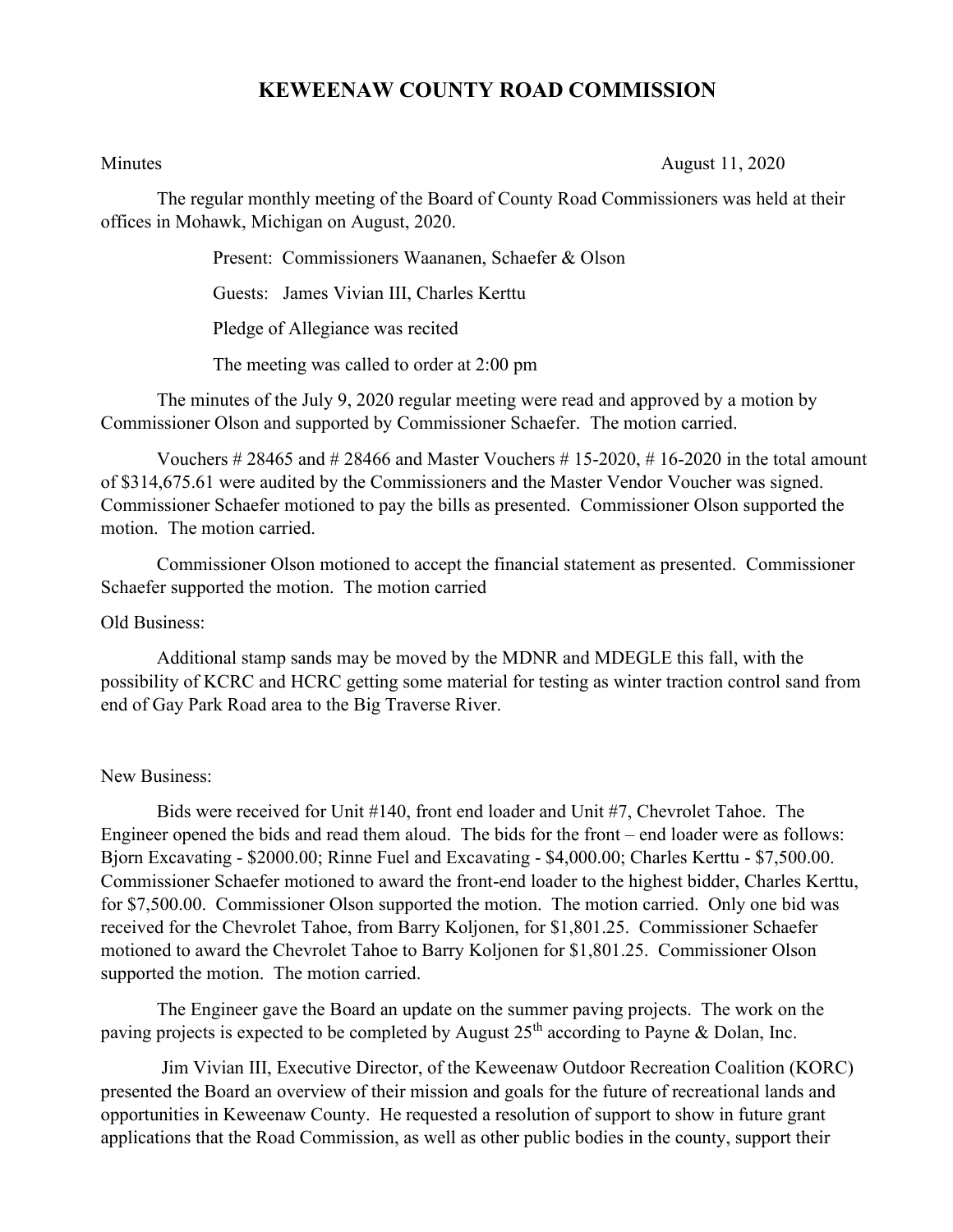Keweenaw County Road Commission Minutes August 11, 2020 Page 2

unified efforts. Commissioner Olson motioned to approve and adopt a resolution of support for KORC. Commissioner Waananen supported the motion. The motion carried on a roll call vote of Commissioners Waananen and Olson, ayes and Commissioner Schaefer, nay. A copy of the resolution shall be made a part of these minutes

The next Great Lakes Council meeting is scheduled for September 3<sup>rd</sup>. At this time, it will most likely be virtual, similar to the May meeting. Details will be made available as soon as we receive them.

Commissioner Olson commented on the increased amount of overnight camping in the county and state roadside parks this year and asked about the "No Camping" signs that have been either stolen or damaged. The signs will be replaced as soon as possible. Commissioner Olson motioned to place metal highly visible "No Camping" signs in the roadside parks and to investigate the possibility of adding the roadside parks to the county ordinance that prohibits camping at Gratiot River County Park and make it a civil infraction. Commissioner Schaefer supported the motion. The motion carried.

Other items of routine business were discussed

The meeting adjourned at 2:48 pm

Joe Waananen, Chairman Gregg Patrick, Engineer